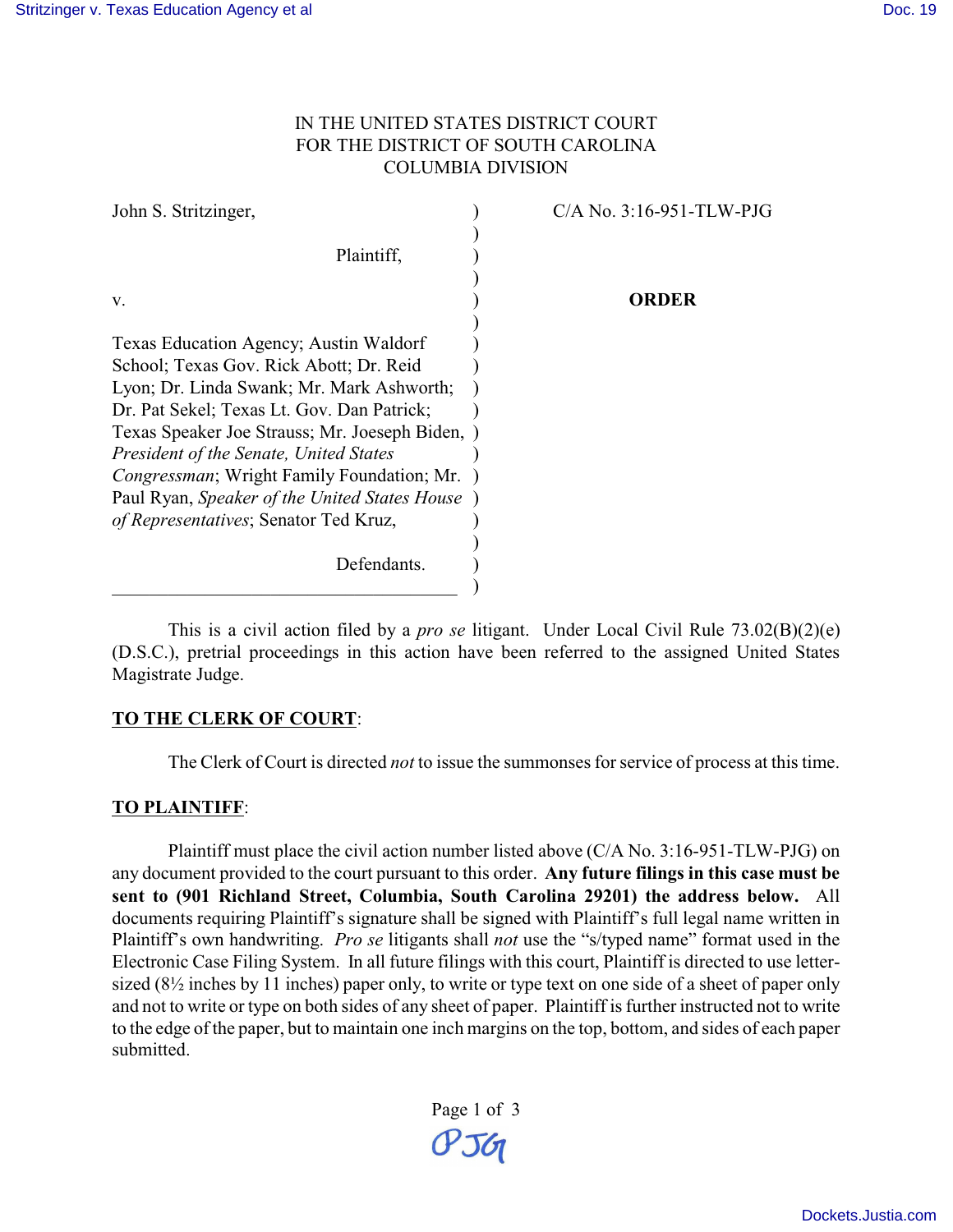Plaintiff is a *pro se* litigant. Plaintiff's attention is directed to the following important notice:

You are ordered to always keep the Clerk of Court advised **in writing (901 Richland Street, Columbia, South Carolina 29201)** if your address changes for any reason, so as to assure that orders or other matters that specify deadlines for you to meet will be received by you. If as a result of your failure to comply with this order, you fail to meet a deadline set by this court, **your case may be dismissed for violating this order.** Therefore, if you have a change of address before this case is ended, you must comply with this order by immediately advising the Clerk of Court in writing of such change of address and providing the court with the docket number of all pending cases you have filed with this court. Your failure to do so will not be excused by the court.

## **IT IS SO ORDERED**.

 $\nu_\text{M}$ asett

Paige J. Gossett UNITED STATES MAGISTRATE JUDGE

June 13, 2016 Columbia, South Carolina

*Plaintiff's attention is directed to the important WARNING on the following page.*